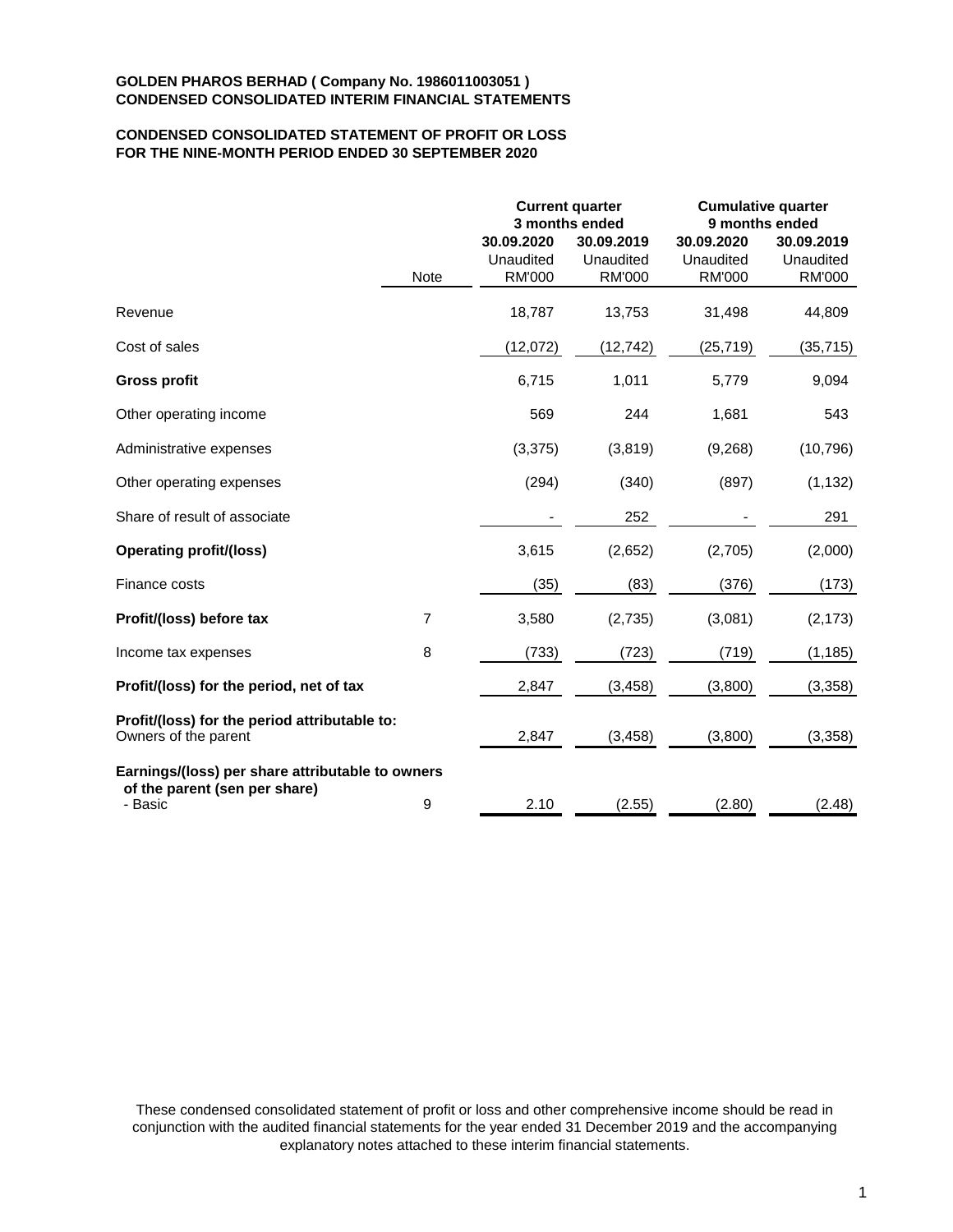# **CONDENSED CONSOLIDATED STATEMENT OF PROFIT OR LOSS AND OTHER COMPREHENSIVE INCOME FOR THE NINE-MONTH PERIOD ENDED 30 SEPTEMBER 2020 (CONTINUED)**

|                                                                                                                          |                                          | <b>Current quarter</b><br>3 months ended |                                          | <b>Cumulative quarter</b><br>9 months ended |
|--------------------------------------------------------------------------------------------------------------------------|------------------------------------------|------------------------------------------|------------------------------------------|---------------------------------------------|
| Note                                                                                                                     | 30.09.2020<br>Unaudited<br><b>RM'000</b> | 30.09.2019<br>Unaudited<br><b>RM'000</b> | 30.09.2020<br>Unaudited<br><b>RM'000</b> | 30.09.2019<br>Unaudited<br><b>RM'000</b>    |
| Profit/(loss) for the period, net of tax                                                                                 | 2,847                                    | (3, 458)                                 | (3,800)                                  | (3,358)                                     |
| Other comprehensive income                                                                                               |                                          |                                          |                                          |                                             |
| Other comprehensive income to be reclassified<br>to profit or loss in subsequent periods:                                |                                          |                                          |                                          |                                             |
| Net gain/(loss) on fair value changes of fair value through<br>other comprehensive income ("FVTOCI")<br>financial assets | 33                                       | (82)                                     | (693)                                    | 70                                          |
| Other comprehensive income/(loss) for the<br>period, net of tax                                                          | 33                                       | (82)                                     | (693)                                    | 70                                          |
| Total comprehensive income/(loss) for the period,<br>net of tax                                                          | 2,880                                    | (3,540)                                  | (4, 493)                                 | (3,288)                                     |
| Total comprehensive income/(loss) for the period,<br>net of tax attributable to:                                         |                                          |                                          |                                          |                                             |
| Owners of the parent                                                                                                     | 2,880                                    | (3,540)                                  | (4, 493)                                 | (3,288)                                     |

These condensed consolidated statement of profit or loss and other comprehensive income should be read in conjunction with the audited financial statements for the year ended 31 December 2019 and the accompanying explanatory notes attached to these interim financial statements.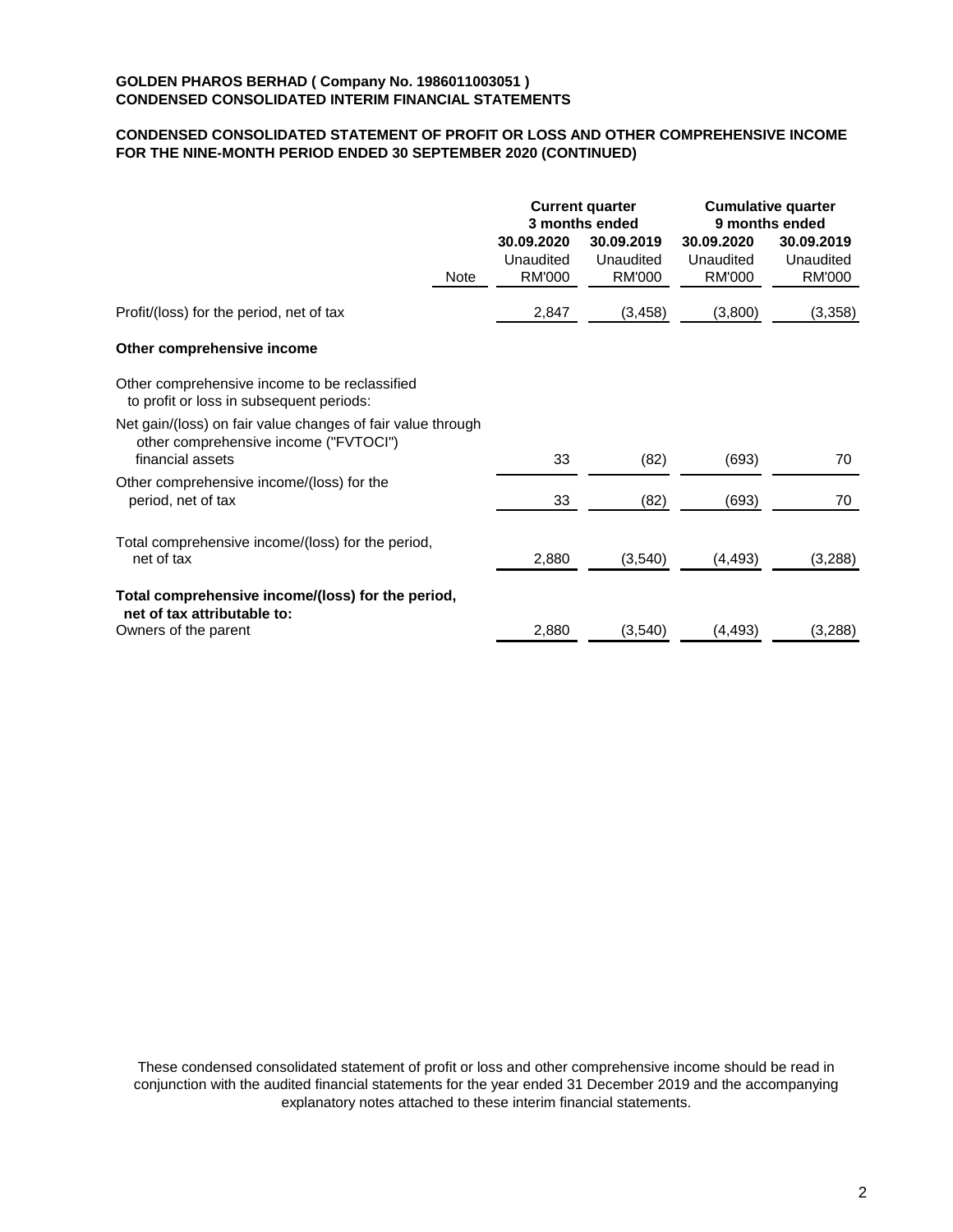# **CONDENSED CONSOLIDATED STATEMENT OF FINANCIAL POSITION AS AT 30 SEPTEMBER 2020**

|                                                |      | 30.09.2020       | 31.12.2019      |
|------------------------------------------------|------|------------------|-----------------|
|                                                |      | Unaudited        | Audited         |
|                                                | Note | <b>RM'000</b>    | <b>RM'000</b>   |
| Assets                                         |      |                  |                 |
| <b>Non-current assets</b>                      |      |                  |                 |
| Property, plant and equipment                  | 10   | 14,030           | 14,984          |
| Right-of-use assets                            |      | 26,129           | 26,712          |
| Investment properties                          |      | 18,164           | 18,540          |
| Intangible assets                              |      | 867              | 2,405           |
| Goodwill                                       | 11   |                  |                 |
| Investment in associates                       |      | 3,514            | 3,514           |
| Deferred tax assets                            |      | 1,690            | 1,878           |
| Investment securities                          | 12   | 1,518            | 2,211           |
|                                                |      | 65,912           | 70,244          |
|                                                |      |                  |                 |
| <b>Current assets</b>                          |      |                  |                 |
| Inventories                                    |      | 10,290           | 6,298           |
| Trade and other receivables<br>Tax recoverable |      | 16,492<br>1,709  | 13,323<br>1,590 |
| Cash and bank balances                         | 13   |                  | 22,242          |
|                                                |      | 13,082<br>41,573 | 43,453          |
|                                                |      |                  |                 |
| <b>Total assets</b>                            |      | 107,485          | 113,697         |
| <b>Equity and liabilities</b>                  |      |                  |                 |
| <b>Equity</b>                                  |      |                  |                 |
| Share capital                                  | 14   |                  |                 |
| - ordinary shares                              |      | 68,447           | 68,447          |
| - redeemable preference shares                 |      | 12,000           |                 |
| Retained earnings                              |      | 11,136           | 14,936          |
| Other reserves                                 |      | (20, 994)        | (20, 487)       |
| <b>Total equity</b>                            |      | 70,589           | 62,896          |
| <b>Non-current liabilities</b>                 |      |                  |                 |
| Retirement benefit obligations                 |      | 7,573            | 7,332           |
| Borrowings                                     | 15   | 9,665            | 9,686           |
| Lease liabilities                              |      | 7                | 27              |
|                                                |      | 17,245           | 17,045          |
|                                                |      |                  |                 |
| <b>Current liabilities</b>                     |      |                  |                 |
| Retirement benefit obligations                 |      | 262              | 580             |
| Borrowings                                     | 15   | 3,094            | 2,823           |
| Lease liabilities                              |      | 25               | 25              |
| Trade and other payables                       |      | 16,270           | 30,328          |
|                                                |      | 19,651           | 33,756          |
| <b>Total liabilities</b>                       |      | 36,896           | 50,801          |
| <b>Total equity and liabilities</b>            |      | 107,485          | 113,697         |
| Net assets per share attributable to           |      |                  |                 |
| owners of the parent ("RM")                    |      | 0.52             | 0.46            |

These condensed consolidated statement of financial position should be read in conjunction with the audited financial statements for the year ended 31 December 2019 and the accompanying explanatory notes attached to these interim financial statements.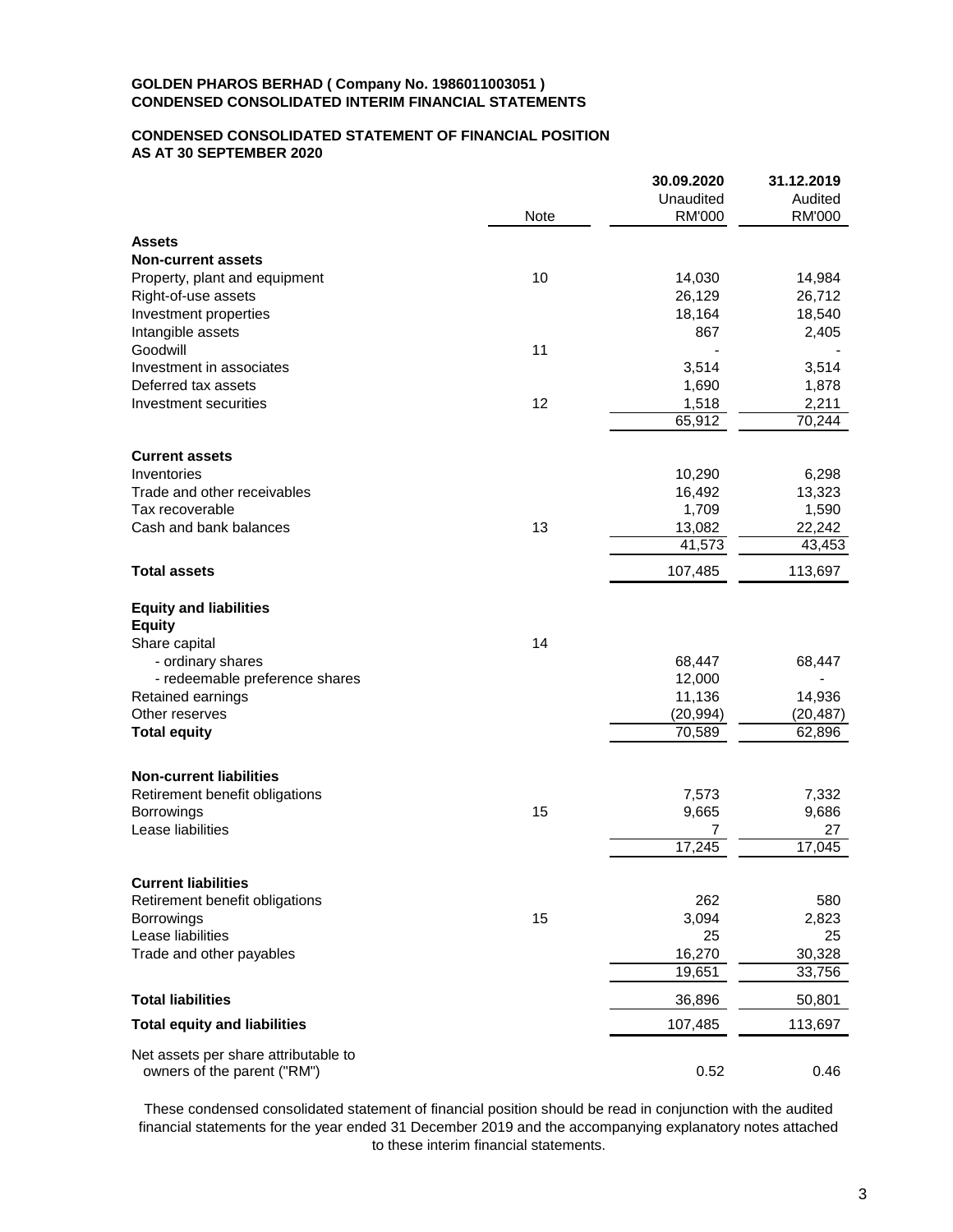#### **CONDENSED CONSOLIDATED STATEMENT OF CHANGES IN EQUITY FOR THE NINE-MONTH PERIOD ENDED 30 SEPTEMBER 2020**

|                                                                                                                               |                                   | Attributable to owners of the parent                 |                                                     |                                                       |                                              |                                        |                                                                  |                                                       |                                                                |
|-------------------------------------------------------------------------------------------------------------------------------|-----------------------------------|------------------------------------------------------|-----------------------------------------------------|-------------------------------------------------------|----------------------------------------------|----------------------------------------|------------------------------------------------------------------|-------------------------------------------------------|----------------------------------------------------------------|
|                                                                                                                               |                                   | Non-distributable                                    |                                                     | <b>Distributable</b>                                  |                                              |                                        | Non-distributable                                                |                                                       |                                                                |
|                                                                                                                               | Equity,<br>total<br><b>RM'000</b> | Ordinary<br><b>Share</b><br>capital<br><b>RM'000</b> | Redeemable<br>preference<br>shares<br><b>RM'000</b> | <b>Total</b><br>retained<br>earnings<br><b>RM'000</b> | Other<br>reserves,<br>total<br><b>RM'000</b> | Fair value<br>reserve<br><b>RM'000</b> | <b>Equity</b><br>contribution<br>from<br>owners<br><b>RM'000</b> | Reserve<br>arising<br>from<br>merger<br><b>RM'000</b> | <b>Employee</b><br>share<br>option<br>reserve<br><b>RM'000</b> |
| Opening balance at 1 January 2020                                                                                             | 62,896                            | 68,447                                               | $\blacksquare$                                      | 14,936                                                | (20, 487)                                    | 714                                    | 1,262                                                            | (22, 718)                                             | 255                                                            |
| Loss for the period                                                                                                           | (3,800)                           |                                                      | $\blacksquare$                                      | (3,800)                                               |                                              | $\overline{\phantom{a}}$               |                                                                  |                                                       |                                                                |
| Other comprehensive loss<br>- Net loss on fair value changes of FVTOCI financial<br>assets                                    | (693)                             |                                                      |                                                     |                                                       | (693)                                        | (693)                                  |                                                                  |                                                       |                                                                |
| Total comprehensive loss                                                                                                      | (4, 493)                          | $\overline{\phantom{a}}$                             | $\overline{\phantom{a}}$                            | (3,800)                                               | (693)                                        | (693)                                  |                                                                  | $\overline{\phantom{a}}$                              | $\sim$                                                         |
| Transaction with owners<br>- Grant of equity-settled share options to employees<br>- Issuance of redeemable preference shares | 186<br>12,000                     |                                                      | 12,000                                              |                                                       | 186<br>$\overline{\phantom{a}}$              |                                        |                                                                  |                                                       | 186<br>$\overline{\phantom{a}}$                                |
| Closing balance at 30 September 2020                                                                                          | 70,589                            | 68,447                                               | 12,000                                              | 11,136                                                | (20, 994)                                    | 21                                     | 1,262                                                            | (22, 718)                                             | 441                                                            |
| Opening balance at 1 January 2019<br>Loss for the period                                                                      | 72,515<br>(3,358)                 | 68,192                                               |                                                     | 25,879<br>(3,358)                                     | (21, 556)                                    | (134)                                  | 1,262                                                            | (22, 718)                                             | 34                                                             |
| Other comprehensive income<br>- Net gain on fair value changes of FVTOCI financial<br>assets                                  | 70                                |                                                      |                                                     |                                                       | 70                                           | 70                                     |                                                                  |                                                       |                                                                |
| Total comprehensive income                                                                                                    | (3,288)                           | $\overline{\phantom{a}}$                             | $\overline{\phantom{a}}$                            | (3,358)                                               | 70                                           | 70                                     | $\blacksquare$                                                   | $\sim$                                                |                                                                |
| Transaction with owners                                                                                                       |                                   |                                                      |                                                     |                                                       |                                              |                                        |                                                                  |                                                       |                                                                |
| - Grant of equity-settled share options to employees<br>- Dividend                                                            | 358                               | 255                                                  |                                                     | (1,737)                                               | 103<br>$\overline{\phantom{a}}$              |                                        |                                                                  |                                                       | 103                                                            |
|                                                                                                                               | (1,737)                           |                                                      | $\overline{\phantom{a}}$                            |                                                       |                                              |                                        |                                                                  |                                                       |                                                                |
| Closing balance at 30 September 2019                                                                                          | 67,848                            | 68,447                                               | ٠                                                   | 22,521                                                | (21, 383)                                    | (64)                                   | 1,262                                                            | (22, 718)                                             | 137                                                            |

These condensed consolidated statement of changes in equity should be read in conjunction with the audited financial statements for the year ended 31 December 2019 and the accompanying explanatory notes attached to these interim financial statements.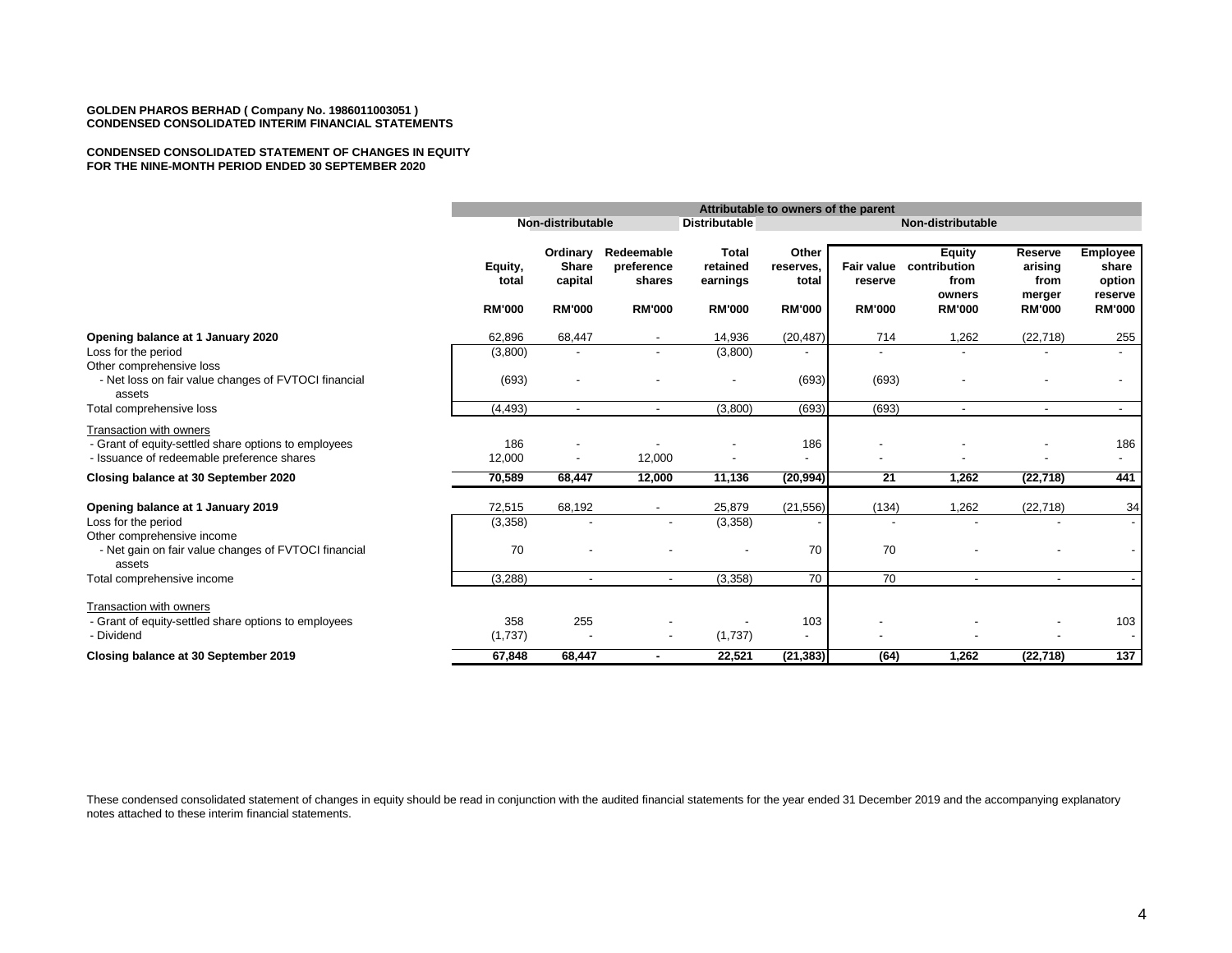#### **CONDENSED CONSOLIDATED STATEMENT OF CASH FLOWS FOR THE NINE-MONTH PERIOD ENDED 30 SEPTEMBER 2020**

|                                                         |                | 9 months ended |            |
|---------------------------------------------------------|----------------|----------------|------------|
|                                                         |                | 30.09.2020     | 30.09.2019 |
|                                                         | Note           | Unaudited      | Unaudited  |
| <b>Operating activities</b>                             |                | RM'000         | RM'000     |
| (Loss)/profit before tax                                |                | (3,081)        | (2, 173)   |
| Adjustments for:                                        |                |                |            |
| Interest income                                         | $\overline{7}$ | (101)          | (226)      |
| Interest expenses                                       | $\overline{7}$ | 376            | 173        |
| Gain on disposal of property, plant and equipment       | 7              | (23)           | (10)       |
| Depreciation of property, plant and equipment           | 7              | 1,864          | 1,787      |
| Depreciation of investment properties                   | $\overline{7}$ | 375            | 378        |
| Depreciation on right-of-use assets                     | 7              | 583            | 582        |
| Property, plant and equipment written off               | 7              | 2              | 1          |
| Grant equity-settled share options to employees         | $\overline{7}$ | 186            | 358        |
| Amortisation on intangible assets                       | 7              | 3,146          | 1,959      |
| Share of results of an associate                        | 7              |                | (326)      |
| Provision for retirement benefits                       | 7              | 576            | 557        |
| Reversal for short-term accumulating                    |                |                |            |
| compensated absences                                    | 7              | (94)           | (56)       |
| Total adjustments                                       |                | 6,890          | 5,177      |
| Operating cash flows before changes in working capital  |                | 3,809          | 3,004      |
| Changes in working capital                              |                |                |            |
| Increase in inventory                                   |                | (4,013)        | (2,804)    |
| Increase in trade and other receivables                 |                | (3, 159)       | (388)      |
| Decrease in trade and other payables                    |                | (1,886)        | (3.599)    |
| Total changes in working capital                        |                | (9,058)        | (6, 791)   |
| Interest paid                                           |                | (374)          | (173)      |
| Income taxes paid                                       |                | (654)          | (933)      |
| Retirement benefits paid                                |                | (652)          | (1,090)    |
| Total changes in working capital                        |                | (1,680)        | (2, 196)   |
| Net cash flows used in operating activities             |                | (6,929)        | (5,983)    |
| <b>Investing activities</b>                             |                |                |            |
| Purchase of property, plant and equipment               | 10             | (496)          | (1,030)    |
| Additional in investment property                       |                | (60)           |            |
| Proceeds from disposal of property, plant and equipment |                | 23             | 57         |
| Placement of deposit with licensed bank                 |                |                | (200)      |
| Additional of intangible assets                         |                | (1,608)        | (2, 777)   |
| Interest received                                       |                | 101            | 226        |
| Dividend paid                                           |                |                | (1,737)    |
| Net cash flows used in investing activities             |                | (2,040)        | (5, 461)   |
| <b>Financing activities</b>                             |                |                |            |
| Contractual lease payment                               |                | (21)           | (21)       |
| Drawdown from borrowings                                |                | 474            | 9,408      |
| Repayment of borrowings                                 |                | (760)          | (628)      |
| Net cash flows (used in)/from financing activities      |                | (307)          | 8,759      |
| Net decrease in cash and cash equivalents               |                | (9,276)        | (2,685)    |
| Cash and cash equivalents at 1 January                  |                | 19,646         | 18,079     |
| Cash and cash equivalents at 30 September               |                | 10,370         | 15,394     |

These condensed consolidated statement of cash flows should be read in conjunction with the audited financial statements for the year ended 31 December 2019 and the accompanying explanatory notes attached to these interim financial statements.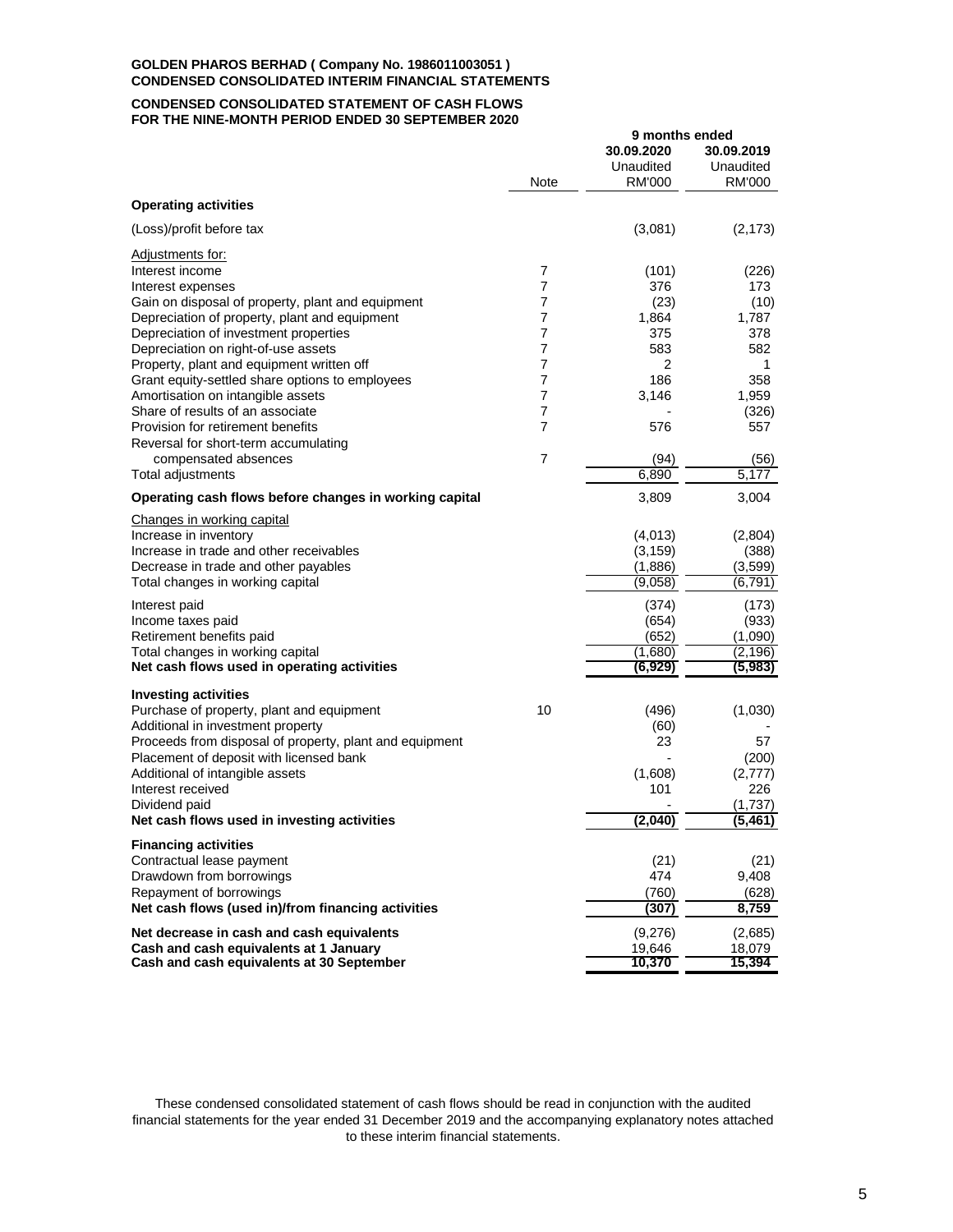#### **1. Corporate information**

Golden Pharos Berhad is a public limited liability company incorporated and domiciled in Malaysia, and is listed on Bursa Malaysia Securities Berhad.

# **2. Basis of preparation**

The condensed financial statements are unaudited and have been prepared in accordance with IAS 34, MFRS 134, *Interim Financial Reporting* and paragraph 9.22 of Bursa Malaysia Securities Berhad's Main Market Listing Requirements. They should also be read in conjunction with the financial statements of the Group for the year ended 31 December 2019 and the accompanying notes attached to the unaudited condensed consolidated financial statements.

### **3. Significant accounting policies**

The significant accounting policies adopted are consistent with those of the audited financial statements for the year ended 31 December 2019, except for the adoption of the following new and amended MFRSs and IC Interpretation which are applicable to its financial statements and are relevant to its operations:-

On 1 January 2020, the Group adopted the following new and amended MFRSs and IC Interpretation mandatory for annual periods beginning on or after 1 January 2020:

#### **Description Effective for**

|                                                                   | annual         |
|-------------------------------------------------------------------|----------------|
|                                                                   | periods        |
|                                                                   | beginning on   |
|                                                                   | or after       |
| Amendments to MFRS 2: Share-based Payment                         | 1 January 2020 |
| Amendments to MFRS 3: Business Combinations                       | 1 January 2020 |
| Amendments to MFRS 6: Exploration for and Evaluation              |                |
| of Mineral Resources                                              | 1 January 2020 |
| Amendments to MFRS 14: Regulatory Deferral Accounts               | 1 January 2020 |
| Amendments to MFRS 101: Presentation of Financial Statements      | 1 January 2020 |
| Amendments to MFRS 108: Accounting Policies, Changes              |                |
| in Accounting Estimates and Errors                                | 1 January 2020 |
| Amendments to MFRS 134: Interim Financial Reporting               | 1 January 2020 |
| Amendments to MFRS 137: Provision, Contingent                     |                |
| Liabilities and Contingent Asset                                  | 1 January 2020 |
| Amendments to MFRS 138: Intangible Assets                         | 1 January 2020 |
| Amendments to IC Interpretation 12: Service Concession Agreements | 1 January 2020 |
| Amendments to IC Interpretation 19: Extinguishing Financial       |                |
| Liabilities with Equity Instruments                               | 1 January 2020 |
| Amendment to IC Interpretation 20: Stripping Costs in the         |                |
| Production Phase of a Surface Mine                                | 1 January 2020 |
| Amendments to IC Interpretation 22: Foreign Currency              |                |
| <b>Transactions and Advance Consideration</b>                     | 1 January 2020 |
| Amendments to IC Interpretation 132: Intangible                   |                |
| Assets-Website Costs                                              | 1 January 2020 |

The initial application of the abovementioned standards and interpretations did not have any material impact to the financial statements of the Group.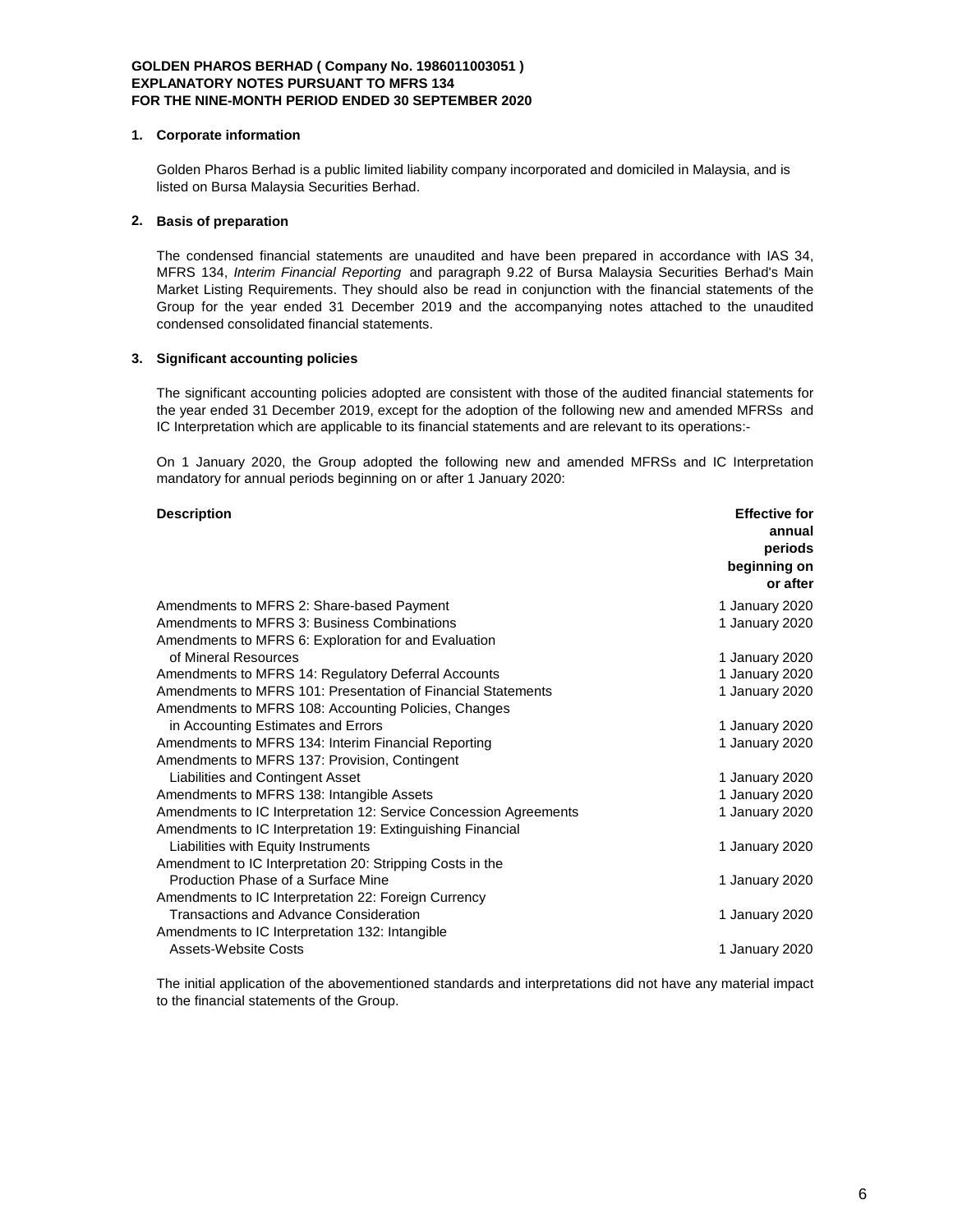#### **4. Changes in estimates**

There were no significant changes in estimates that have had a material effect in the current interim results.

# **5. Seasonality of operations**

During the quarter under review, the Group's principal business operations were not affected by the seasonal and cyclical factors.

# **6. Segment information**

The Group is organised into business units based on their products and services, and has three operating segments as follows:

- (i) Harvesting, sawmilling, kiln drying of timber and sales of logs and right to log.
- (ii) Manufacturing manufacturing and trading of glass, veneer and woodchips.
- (iii) Others including investment holding, rental of properties, none of which are of a sufficient size to be reported separately.

|                                                        | Harvesting,                   |                      |               |                            |
|--------------------------------------------------------|-------------------------------|----------------------|---------------|----------------------------|
|                                                        | sawmilling and                |                      |               |                            |
|                                                        | kiln drying                   | <b>Manufacturing</b> |               | <b>Others Consolidated</b> |
|                                                        | <b>RM'000</b>                 | <b>RM'000</b>        | <b>RM'000</b> | <b>RM'000</b>              |
| <b>Results for 3 months ended</b>                      |                               |                      |               |                            |
| 30 September 2020                                      |                               |                      |               |                            |
| Operating revenue                                      | 13,783                        | 4,979                | 25            | 18,787                     |
| Other operating income                                 | 499                           | 25                   | 45            | 569                        |
| Expenses                                               | (10, 530)                     | (4, 267)             | (979)         | (15,776)                   |
| Profit/(loss) before taxation                          | 3,752                         | 737                  | (909)         | 3,580                      |
| <b>Results for 3 months ended</b><br>30 September 2019 |                               |                      |               |                            |
| Operating revenue                                      | 9,366                         | 4,380                | 7             | 13,753                     |
| Other operating income                                 | 204                           | 35                   | 5             | 244                        |
| <b>Expenses</b>                                        | (10, 369)                     | (5, 131)             | (1,484)       | (16, 984)                  |
| Share of profit of associate                           | 252                           |                      |               | 252                        |
| Loss before taxation                                   | (547)                         | (716)                | (1, 472)      | (2,735)                    |
|                                                        | Harvesting,<br>sawmilling and |                      |               |                            |
|                                                        | kiln drying                   | <b>Manufacturing</b> | <b>Others</b> | <b>Consolidated</b>        |
|                                                        | <b>RM'000</b>                 | <b>RM'000</b>        | <b>RM'000</b> | <b>RM'000</b>              |
| <b>Results for 9 months ended</b><br>30 September 2020 |                               |                      |               |                            |
| Operating revenue                                      | 20,243                        | 11,180               | 75            | 31,498                     |
| Other operating income                                 | 1,332                         | 256                  | 93            | 1,681                      |
| <b>Expenses</b>                                        | (21, 393)                     | (12,135)             | (2,732)       | (36, 260)                  |
| Loss before taxation                                   | 182                           | (699)                | (2,564)       | (3,081)                    |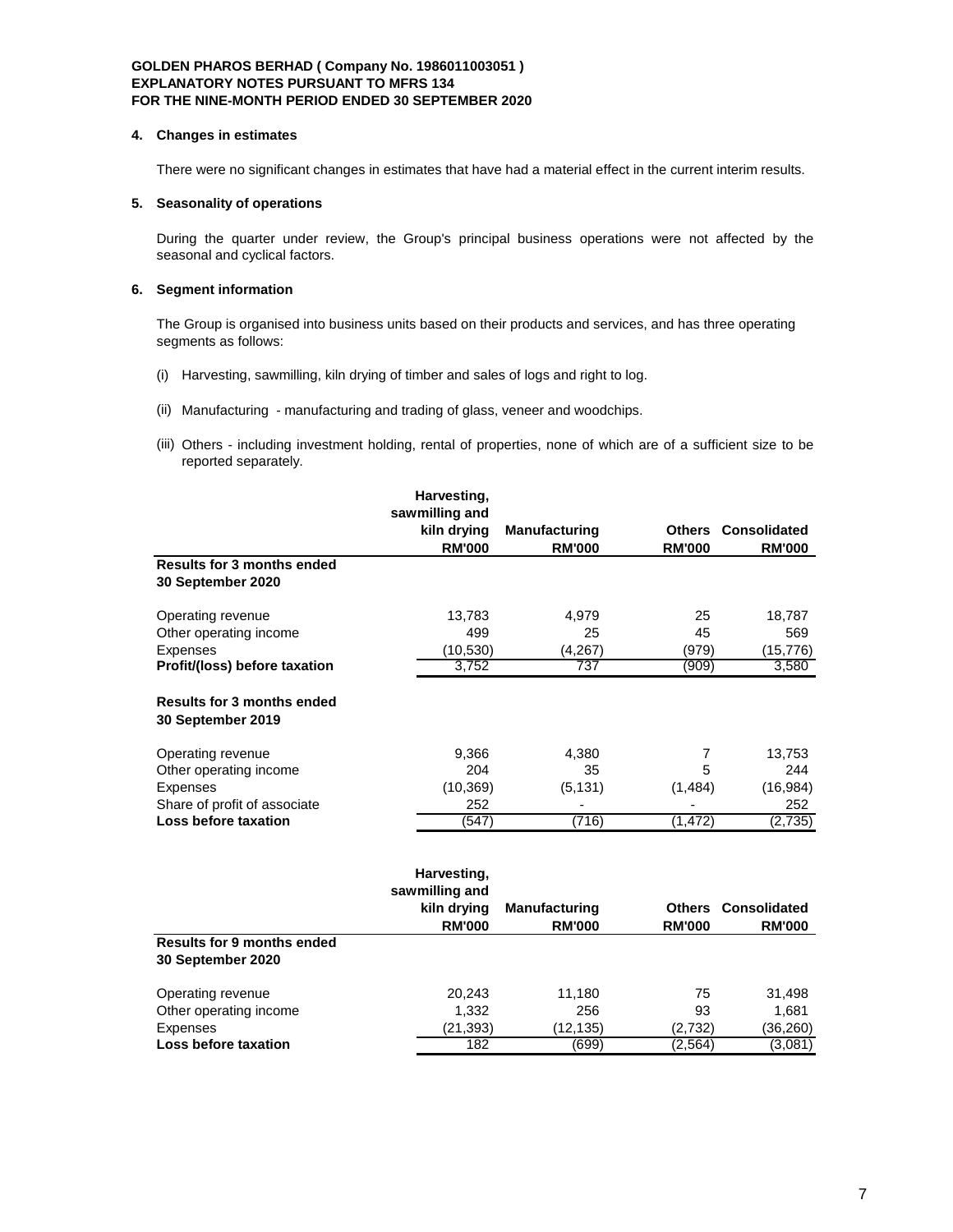# **6. Segment information (continued)**

|                                                        | Harvesting,<br>sawmilling and |                                       |                                |                               |
|--------------------------------------------------------|-------------------------------|---------------------------------------|--------------------------------|-------------------------------|
|                                                        | kiln drying<br><b>RM'000</b>  | <b>Manufacturing</b><br><b>RM'000</b> | <b>Others</b><br><b>RM'000</b> | Consolidated<br><b>RM'000</b> |
| <b>Results for 9 months ended</b><br>30 September 2019 |                               |                                       |                                |                               |
| Operating revenue                                      | 29.461                        | 15,329                                | 19                             | 44,809                        |
| Other operating income                                 | 392                           | 132                                   | 19                             | 543                           |
| Expenses                                               | (28,889)                      | (15, 704)                             | (3,223)                        | (47, 816)                     |
| Share of profit of associate                           | 291                           |                                       |                                | 291                           |
| Profit/(loss) before taxation                          | 1,255                         | (243)                                 | (3, 185)                       | (2, 173)                      |

# **7. Profit/(loss) before tax**

Included in the profit/(loss) before taxation are the following items:

|                                           | <b>Current quarter</b><br>3 months ended |               | <b>Cumulative quarter</b><br>9 months ended |               |
|-------------------------------------------|------------------------------------------|---------------|---------------------------------------------|---------------|
|                                           | 30.09.2020                               | 30.09.2019    | 30.09.2020                                  | 30.09.2019    |
|                                           | <b>RM'000</b>                            | <b>RM'000</b> | <b>RM'000</b>                               | <b>RM'000</b> |
|                                           |                                          |               |                                             |               |
| Interest income                           | (7)                                      | (25)          | (101)                                       | (226)         |
| Interest expenses                         | 35                                       | 83            | 376                                         | 173           |
| Depreciation of property, plant and       |                                          |               |                                             |               |
| equipment                                 | 630                                      | 523           | 1,864                                       | 1,787         |
| Depreciation of investment properties     | 123                                      | 126           | 375                                         | 378           |
| Depreciation of right-of-use assets       | 195                                      | 194           | 583                                         | 582           |
| Gain on disposal of property, plant and   |                                          |               |                                             |               |
| equipment                                 | (1)                                      | (9)           | (23)                                        | (10)          |
| Property, plant and equipment written off |                                          |               | 2                                           |               |
| Amortisation on intangible assets         | 1,976                                    | 653           | 3,146                                       | 1,959         |
| Grant equity-settled share options to     |                                          |               |                                             |               |
| employees                                 | 93                                       | 258           | 186                                         | 358           |
| Provision/(reversal) of short-term        |                                          |               |                                             |               |
| accumulating compensated absences         |                                          | 34            | (94)                                        | (56)          |
| Provision for retirement benefits         | 206                                      | 166           | 576                                         | 557           |

# **8. Income tax expenses**

|                                                          | <b>Current quarter</b><br>3 months ended |                      | <b>Cumulative quarter</b><br>9 months ended |                             |
|----------------------------------------------------------|------------------------------------------|----------------------|---------------------------------------------|-----------------------------|
|                                                          | 30.09.2020<br><b>RM'000</b>              | 30.09.2019<br>RM'000 | 30.09.2020<br>RM'000                        | 30.09.2019<br><b>RM'000</b> |
| Current income tax<br>Underprovision of income tax in    | 400                                      | 428                  | 530                                         | 1,036                       |
| respect of previous years                                |                                          | 114                  | $\overline{\phantom{0}}$                    | 114                         |
| Deferred income tax<br>Underprovision of deferred tax in | 193                                      | (335)                | 75                                          | (508)                       |
| respect of previous years                                | 140                                      | 516                  | 114                                         | 543                         |
|                                                          | 733                                      | 723                  | 719                                         | 1,185                       |
| Effective tax rate                                       | 20.5%                                    | $-26.4%$             | $-23.3%$                                    | $-54.5%$                    |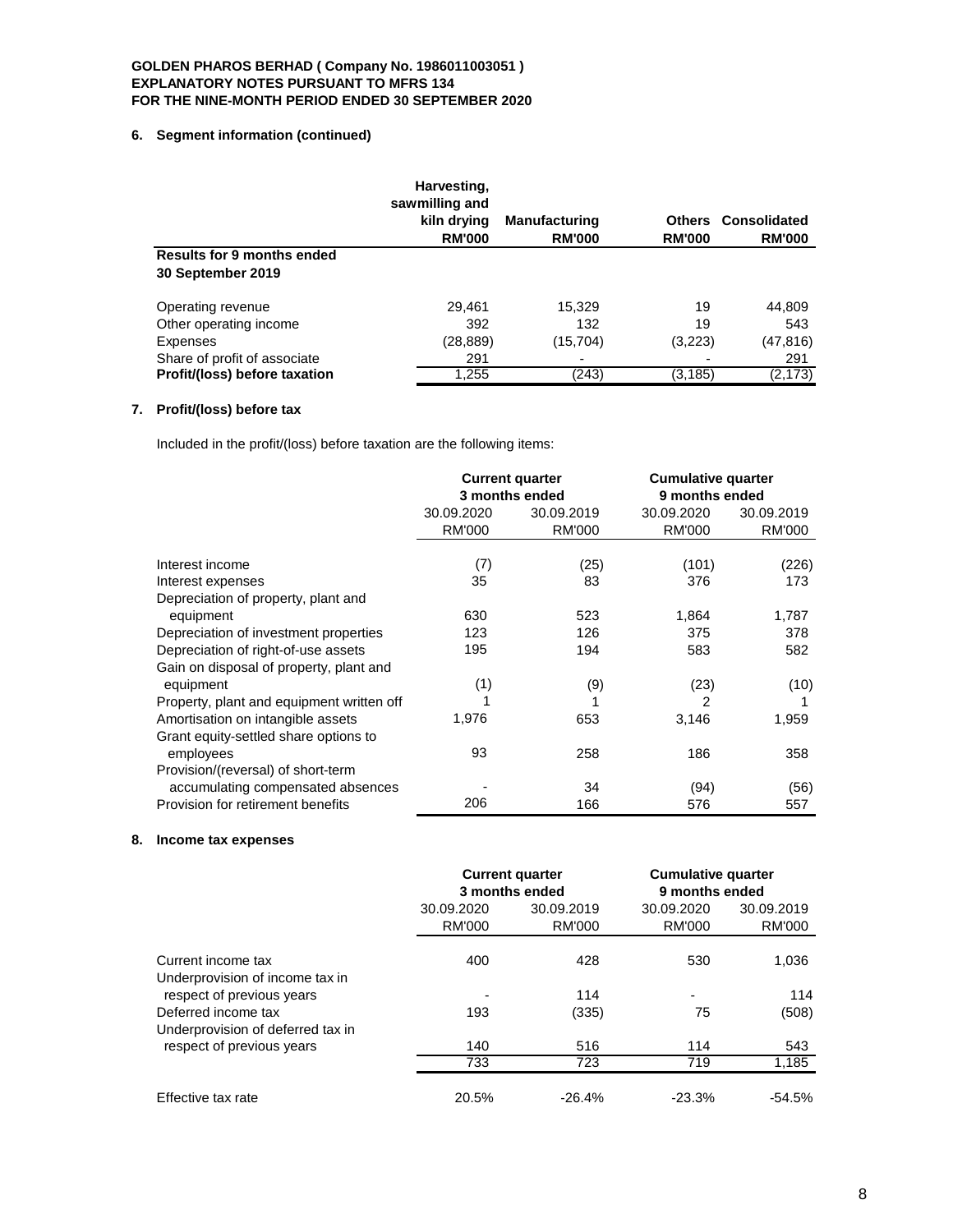#### **8. Income tax expenses (continued)**

Income tax expense is recognised in each interim period based on the best estimate of the weighted average annual income tax rate expected for the full financial year. For the current financial period under review, the Group's effective tax rate was lower than statutory tax rate due to reversal temporary differences.

# **9. Earnings/(loss) per share**

Basic earnings/(loss) per share amounts are calculated by dividing profit/(loss) for the period, net of tax, attributable to owners of the parent by the weighted average number of ordinary shares outstanding during the period.

|                                                                                                           |          | <b>Current quarter</b><br>3 months ended |            | <b>Cumulative quarter</b><br>9 months ended |            |
|-----------------------------------------------------------------------------------------------------------|----------|------------------------------------------|------------|---------------------------------------------|------------|
|                                                                                                           |          | 30.09.2020                               | 30.09.2019 | 30.09.2020                                  | 30.09.2019 |
| Earnings/(loss) net of tax attributable to<br>owners of the parent used in the<br>computation of earnings |          |                                          |            |                                             |            |
| per share                                                                                                 | (RM'000) | 2,847                                    | (3,458)    | (3,800)                                     | (3,358)    |
| Weighted average number<br>of ordinary shares in issue                                                    | (' 000)  | 135,645                                  | 135,645    | 135,645                                     | 135,645    |
| Basic earnings/(loss) per share                                                                           | (sen)    | 2.10                                     | (2.55)     | (2.80)                                      | (2.48)     |

### **10. Property, plant and equipment**

During the nine-month period ended 30 September 2020, the Group has acquired property, plant and equipment at a cost of RM496,000 (30 September 2019: RM1,030,000). As at 30 September 2020, the total depreciation charged for the property, plant and equipment was RM1,864,000 (30 September 2019: RM1,787,000). Property, plant and equipment with the carrying amount of RM2,000 were written off by the Group during nine-month period ended 30 September 2020 (30 September 2019: RM1,000). This has been included in other operating expenses in the statement of profit and loss and other comprehensive income.

The Group has also disposed of assets with a carrying amount of RMNil during the nine-month period ended 30 September 2020 (30 September 2019: RM47,000), resulting in a gain on disposal of RM23,000 (30 September 2019: RM10,000), recognised and included in other income in the statement of profit or loss and other comprehensive income.

## **11. Goodwill**

|                                                                                        | Goodwill<br>RM'000 |
|----------------------------------------------------------------------------------------|--------------------|
| Cost:<br>At 1 January 2019/31 December 2019/30 September 2020                          | 613                |
| <b>Accumulated impairment:</b><br>At 1 January 2019/31 December 2019/30 September 2020 | (613)              |
| Net carrying amount:<br>At 1 January 2019/31 December 2019/30 September 2020           |                    |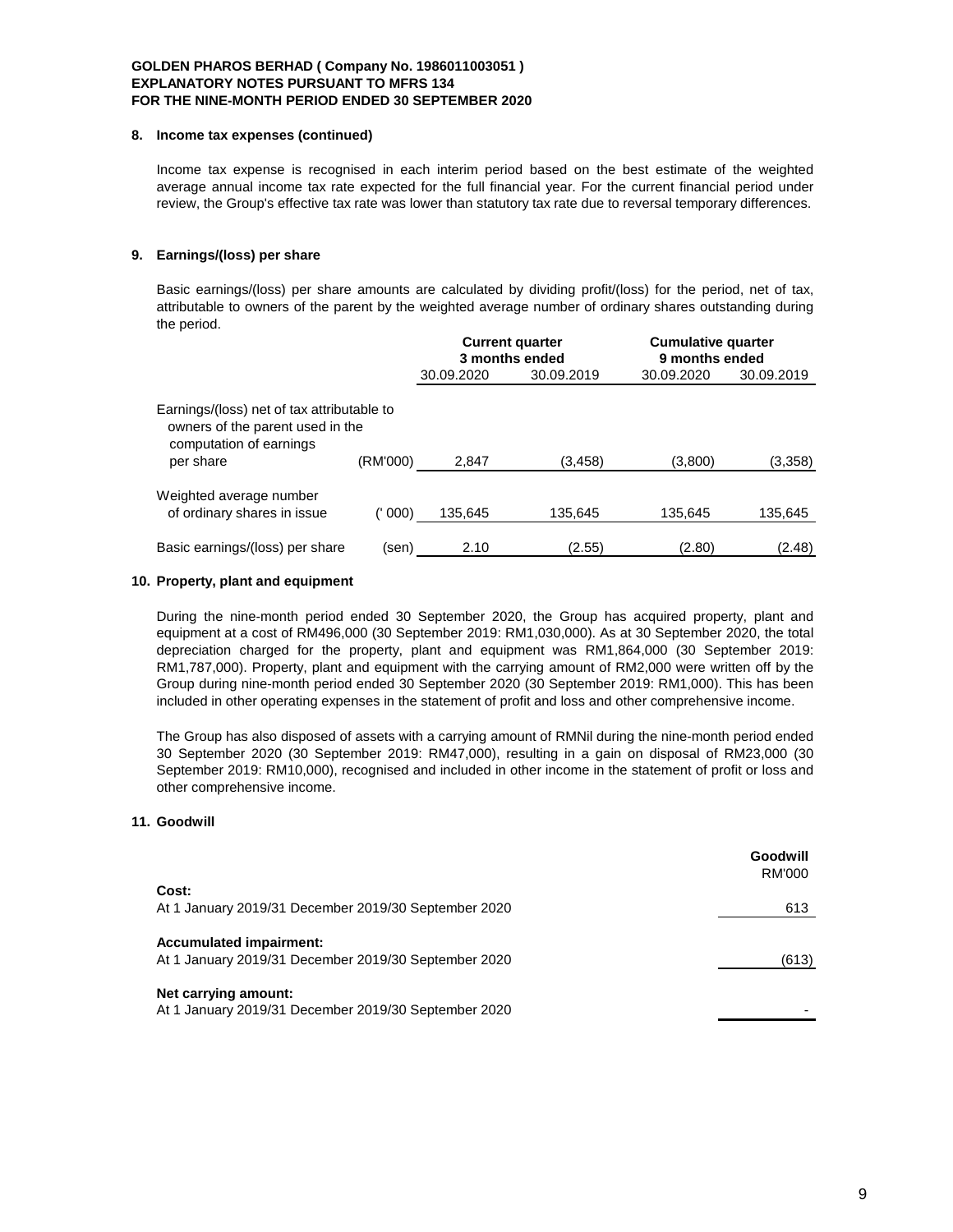#### **12. Fair value hierarchy**

The Group uses the following hierarchy for determining the fair value of all financial instruments carried at fair value:

Level 1 - Quoted (unadjusted) market prices in active markets for identical assets or liabilities

Level 2 - Valuation techniques for which the lowest level input that is significant to the fair value measurement is directly or indirectly observable

Level 3 - Valuation techniques for which the lowest level input that is significant to the fair value measurement is unobservable

As at the reporting date, the Group held the following financial assets that are measured at fair value:

|                                                                                       | Total         | Level 1 | Level 2                  | Level 3 |
|---------------------------------------------------------------------------------------|---------------|---------|--------------------------|---------|
|                                                                                       | <b>RM'000</b> | RM'000  | RM'000                   | RM'000  |
| 30 September 2020                                                                     |               |         |                          |         |
| Fair value through other comprehensive<br>income financial assets                     |               |         |                          |         |
| Equity shares                                                                         | 1.518         | 1.518   | ٠                        |         |
| 31 December 2019<br>Fair value through other comprehensive<br>income financial assets |               |         |                          |         |
| Equity shares                                                                         | 2.211         | 2.211   | $\overline{\phantom{0}}$ |         |

No transfer between any levels of the fair value hierarchy took place during the current interim period and the comparative period. There were also no changes in the purpose of any financial assets that subsequently resulted in a different classification of that assets.

The Group does not hold credit enhancements or collateral to mitigate credit risk. The carrying amount of financial assets therefore represents the potential credit risk.

### **13. Cash and bank balances**

Cash and bank balances comprised the following amounts:

|                                 | 30.09.2020 | 31.12.2019 |  |
|---------------------------------|------------|------------|--|
|                                 | RM'000     | RM'000     |  |
|                                 |            |            |  |
| Cash at banks and in hand       | 4,950      | 10,603     |  |
| Deposits in licensed banks      | 8,132      | 11,639     |  |
|                                 | 13.082     | 22.242     |  |
| Less:                           |            |            |  |
| Bank overdraft                  | (1, 472)   | (1,356)    |  |
| Deposits in licensed banks      | (1,240)    | (1,240)    |  |
| Total cash and cash equivalents | 10.370     | 19,646     |  |
|                                 |            |            |  |

### **14. Share capital**

On 13 August 2020, the Company had issued 12,000,000 units of Redeemable Preference Shares ("RPS") in the Company to Terengganu Incorporated Sdn. Bhd. ("TISB") at RM1 per RPS as full settlement of the amount due to TISB of RM12 million in accordance with the terms and conditions of the Settlement Agreement.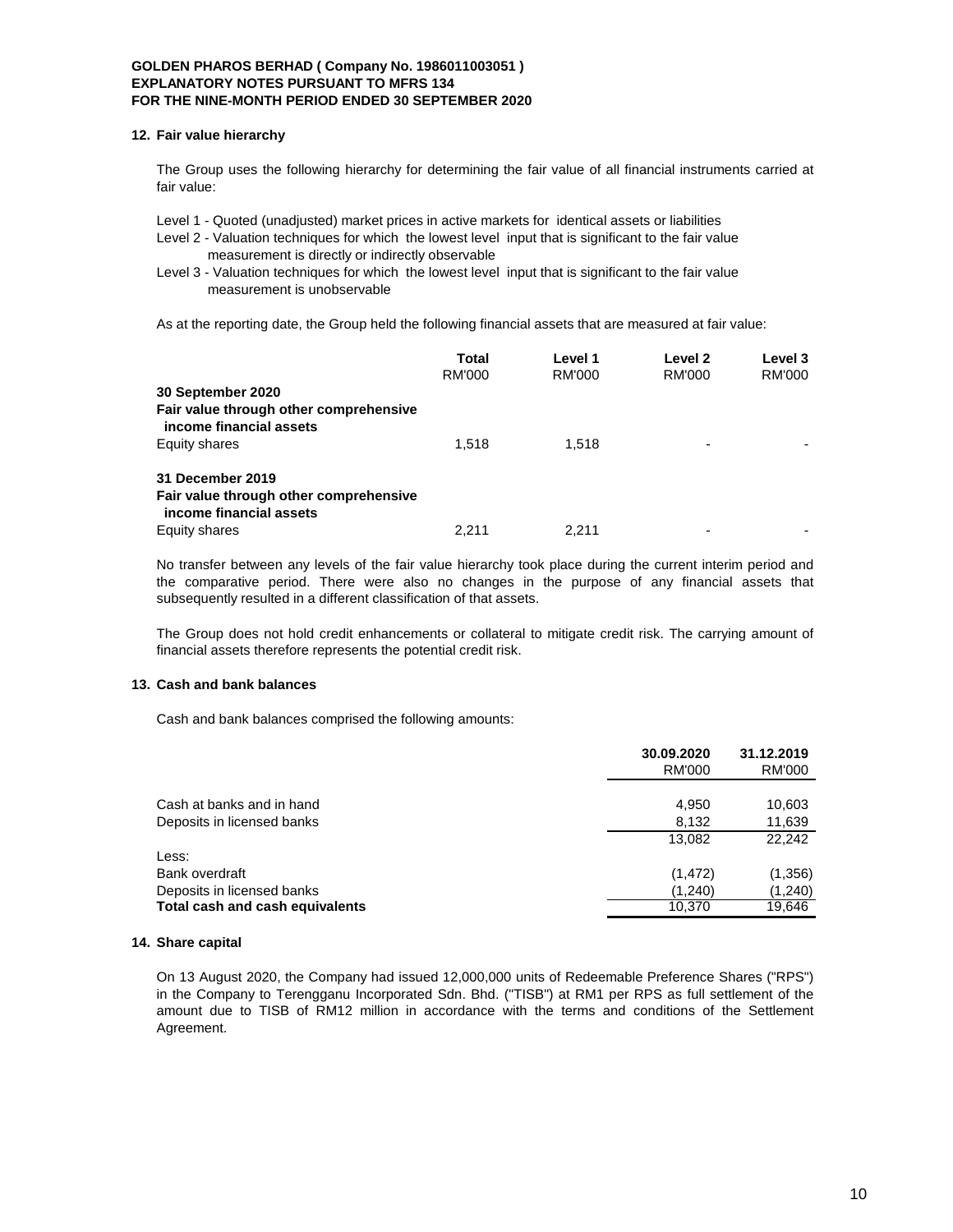#### **15. Borrowings**

|                    | 30.09.2020<br><b>RM'000</b> | 31.12.2019<br><b>RM'000</b> |
|--------------------|-----------------------------|-----------------------------|
| <b>Current</b>     |                             |                             |
| Secured            | 3,094                       | 2,823                       |
| <b>Non-current</b> |                             |                             |
| Secured            | 9,665                       | 9,686                       |
| Total borrowings   | 12,759                      | 12,509                      |

# **16. Dividend**

There was no dividend declared by the Company during the financial period ended 30 September 2020 (30 September 2019: Single tier first and final dividend of 1.27 sen per ordinary share amounting to RM1,737,000).

# **17. Commitments**

|                                  | 30.09.2020<br>RM'000 | 31.12.2019<br>RM'000 |
|----------------------------------|----------------------|----------------------|
| <b>Capital expenditure</b>       |                      |                      |
| Approved and contracted for:     |                      |                      |
| Plant and machinery              | 354                  | 637                  |
| Motor vehicles                   | 417                  | 200                  |
| Approved but not contracted for: |                      |                      |
| Plant and machinery              | 276                  | 630                  |
| Motor vehicles                   | 353                  | 770                  |
|                                  | 1,400                | 2,237                |
|                                  |                      |                      |

# **18. Related party transactions**

The following table provides information on the transactions which have been entered into with related parties during the nine-month periods ended 30 September 2020 and 31 December 2019 as well as the balances with the related parties as at 30 September 2020 and 31 December 2019:

|                                                     |            | <b>Secretarial</b> | <b>Expenses</b><br>paid by<br>related | <b>Amounts</b><br>owed by<br>related | <b>Amounts</b><br>owed to<br>related |
|-----------------------------------------------------|------------|--------------------|---------------------------------------|--------------------------------------|--------------------------------------|
| Entities with significant influence over the Group: |            | RM'000             | RM'000                                | RM'000                               | RM'000                               |
| Holding company                                     |            |                    |                                       |                                      |                                      |
| Terengganu Incorporated Sdn. Bhd. ("TISB")          | 30.09.2020 | ٠                  | ۰                                     |                                      |                                      |
|                                                     | 31.12.2019 | 3                  | 28                                    | (24)                                 | 12,127                               |
| A corporate shareholder                             |            |                    |                                       |                                      |                                      |
| Lembaga Tabung Amanah Warisan                       | 30.09.2020 |                    |                                       | ٠                                    | 640                                  |
| Negeri Terengganu ("LTAWNT")                        | 31.12.2019 |                    |                                       | ٠                                    | 640                                  |

# **19. Events after the reporting period**

There were no material events after reporting period during the current quarter.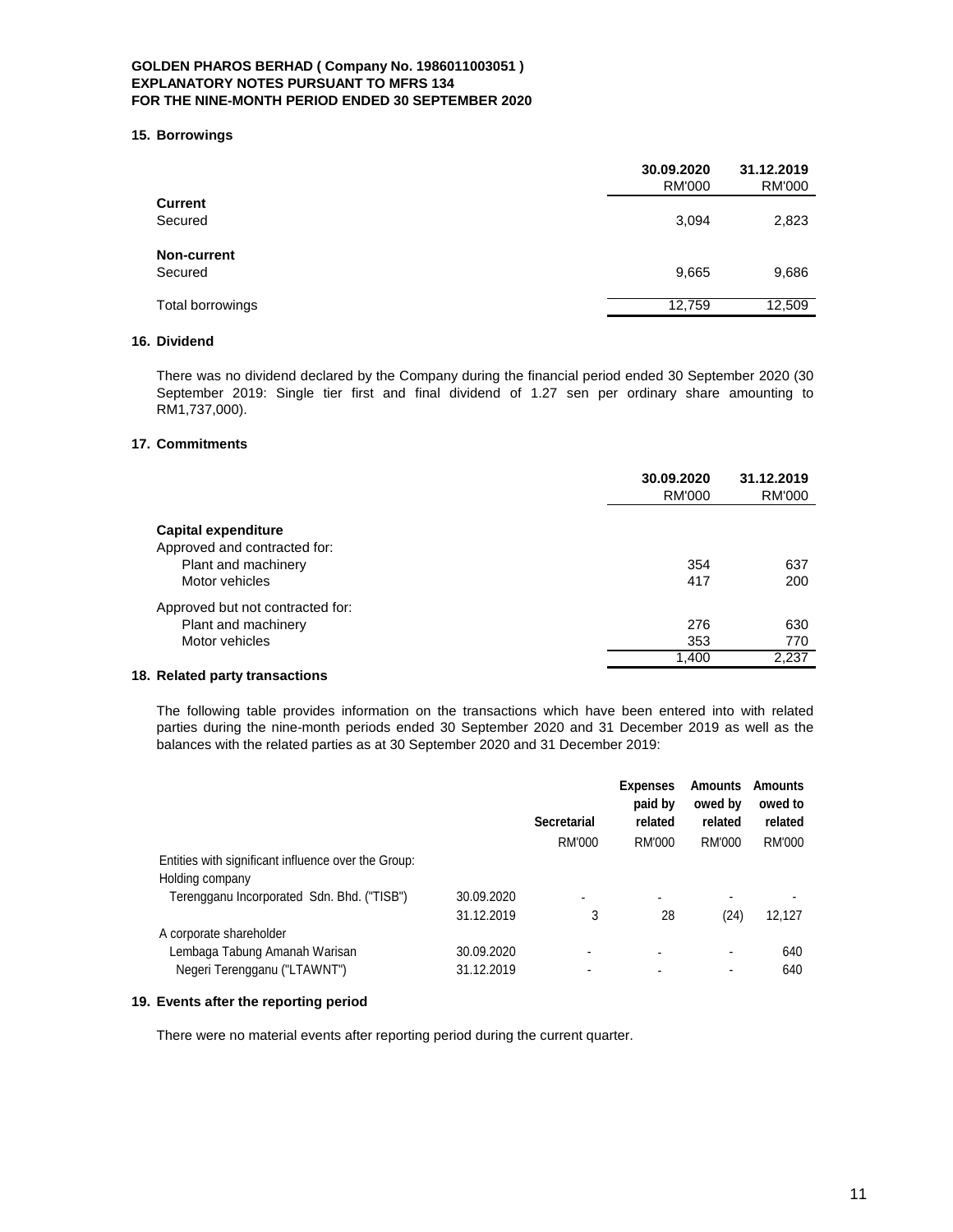#### **GOLDEN PHAROS BERHAD ( Company No. 1986011003051 ) EXPLANATORY NOTES PURSUANT TO BURSA MALAYSIA LISTING REQUIREMENT: CHAPTER 9, APPENDIX 9B, PART A FOR THE NINE-MONTH PERIOD ENDED 30 SEPTEMBER 2020**

#### **20. Performance review**

#### **(a) Current Quarter vs Corresponding Quarter of Previous Period (3Q2020 vs 3Q2019)**

The Group registered a revenue of RM18.79 million for the current quarter ended 30 September 2020 (3Q2020), improved by 37% from RM13.75 million reported in the previous year's corresponding quarter (3Q2019). Accordingly, the Group posted a profit before tax (PBT) of RM3.58 million in 3Q2020 as compared to a loss before tax of RM2.70 million in 3Q2019.

The improved result was primarily contributed by the favourable performance of the Group's harvesting, sawmilling and kiln-drying segment.

#### **Harvesting, sawmilling and kiln drying segment**

During the quarter under review, the harvesting, sawmilling and kiln-drying segment reported a PBT of RM3.75 million as compared to a loss before tax of RM0.54 million in the previous year's corresponding quarter. The significant improvement in profit was mainly attributed by logs sales proceed amounting to RM3.68 million from the concession of the Group's timber management subsidiary.

#### **Manufacturing segment**

Similarly, the manufacturing segment which is the manufacturing activities of glass, veneer and woodchip showed an improvement in the performance during the 3Q2020 as segment recorded a healthy PBT of RM0.74 million.This position has significantly improved from loss before tax of RM0.72 million recorded in 3Q2019. The segment's revenue has increased 13% in the current quarter, as a result of encouraging glass supply to local projects. Higher veneer selling price due to selling of better product profile in the current quarter has also contributed to the increase in segment's revenue.

### **Other segment**

Other segment of the Group has recorded a loss before tax of RM0.91 million in the quarter under review as compared to a loss before tax of RM1.47 million in the previous year's correponding quarter, mainly due to significant savings in segment's administrative expenses.

### **(b) Current Period-to-date vs Previous Period-to-date (FY2020 vs FY2019)**

During the nine-month period ended 30 September 2020 (9M2020), the Group businesses were directly affected by the Covid-19 pandamic and business temporary closure during the Movement Control Order ("MCO") period commenced from 18 March 2020 until 3 May 2020.

As a result, the Group registered a loss before tax of RM3.08 million compared to a loss before tax of RM2.17 million reported in the same period last year (9M2019). The Group's revenue declined considerably from RM44.81 million to RM31.50 million in the current period.

# **Harvesting, sawmilling and kiln drying segment**

In 9M2020, the segment posted a PBT of RM0.18 million, a reduction by 86% against 9M2019, while the revenue dropped to RM20.24 million in the current period from RM29.46 million reported in the previous year's corresponding period. The adverse performance in segment's revenue and profits as compared against previous periods were mainly related to current Covid-19 pandemic situation. As a result, the quantity of sawn timber sold has reduced by 38% from the lower logs extraction during the period. For a record, internal logs extraction has reduced significantly from 21,355 hoppus tonne in 9M2019 to 18,913 hoppus tonne in the current period.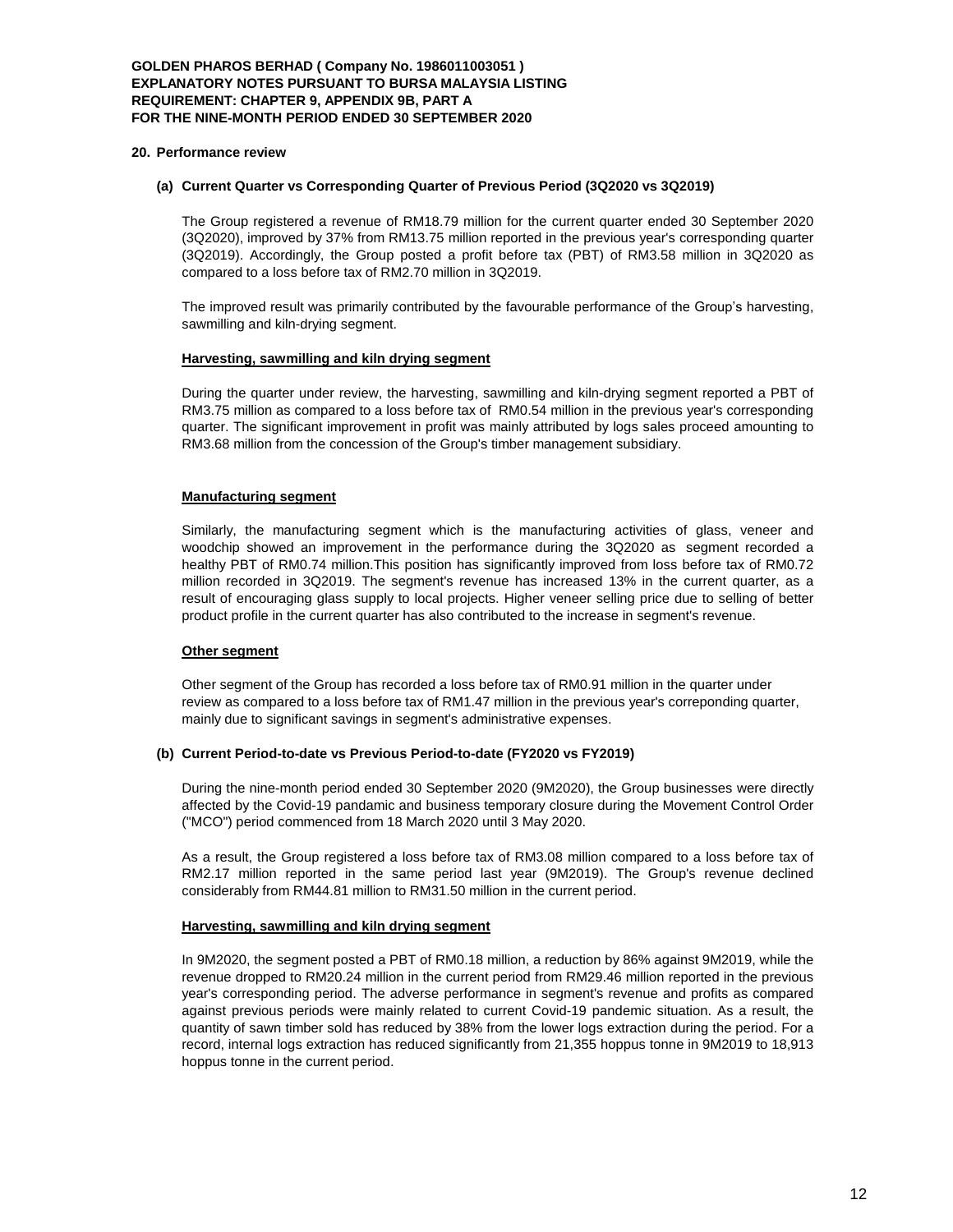#### **GOLDEN PHAROS BERHAD ( Company No. 1986011003051 ) EXPLANATORY NOTES PURSUANT TO BURSA MALAYSIA LISTING REQUIREMENT: CHAPTER 9, APPENDIX 9B, PART A FOR THE NINE-MONTH PERIOD ENDED 30 SEPTEMBER 2020**

#### **20. Performance review (continued)**

# **(b) Current Period-to-date vs Previous Period-to-date (FY2020 vs FY2019) (continued)**

#### **Manufacturing segment**

The manufacturing segment of the Group reported a reduction in revenue by 27% in 9M2020 as compared to 9M2019. In line with revenue reduction, the segment's loss before tax increased to RM0.70 million from RM0.24 million loss reported in 9M2019.

The non operation during the MCO period compounded with the slower construction sector have severely affected the glass operation of the group.

#### **Other segment**

Other segment which refers to the investment holding and rental activity of the Group, has recorded an increase in revenue, mainly due to additional lease of building to the external party. In addition, the savings in the segment's operating expenses has also contributed to the improved performance of the segment.

#### **21. Material change in performance of operating segments of current quarter compared with immediate preceding quarter**

|                               | <b>Current</b><br>quarter | <b>Immediate</b><br>preceding<br>quarter |  |
|-------------------------------|---------------------------|------------------------------------------|--|
|                               | 30.09.2020                | 30.06.2020                               |  |
|                               | RM'000                    | RM'000                                   |  |
| Revenue                       | 18,787                    | 6,885                                    |  |
| Profit/(loss) before taxation | 3,580                     | (2,920)                                  |  |

The Group's result improved significantly in the current quarter with a profit before tax of RM3.58 million as compared to a loss before tax of RM2.92 million in the immediate preceding quarter. The revenue also improved by 173% in the current quarter.

The major contribution for the better result was from the harvesting, sawmilling and kiln drying segment with the improvement in revenue by 196%. The segment reported a profit before tax of RM3.75 million in the current quarter as compared to a loss before taxation of RM1.17 million in the immediate preceding quarter. The improvement was due to better performance in logs extraction and sawmilling operations.

Similarly, the manufacturing segment's profit before tax improved by 192% to RM0.74 million in the current quarter as compared to loss before tax of RM0.80 million in the immediate preceding quarter. The result was in line with the increase in revenue from RM2.22 million to RM4.98 million in the quarter under review, which is due to better performance of glass and veneer operations.

Other segment reported better position in the current quarter where the segment's loss before tax has slightly reduced from RM0.95 million reported in the immediate preceding quarter. The better performance in the quarter under review was contributed by the continuous savings in segment's administrative expenses.